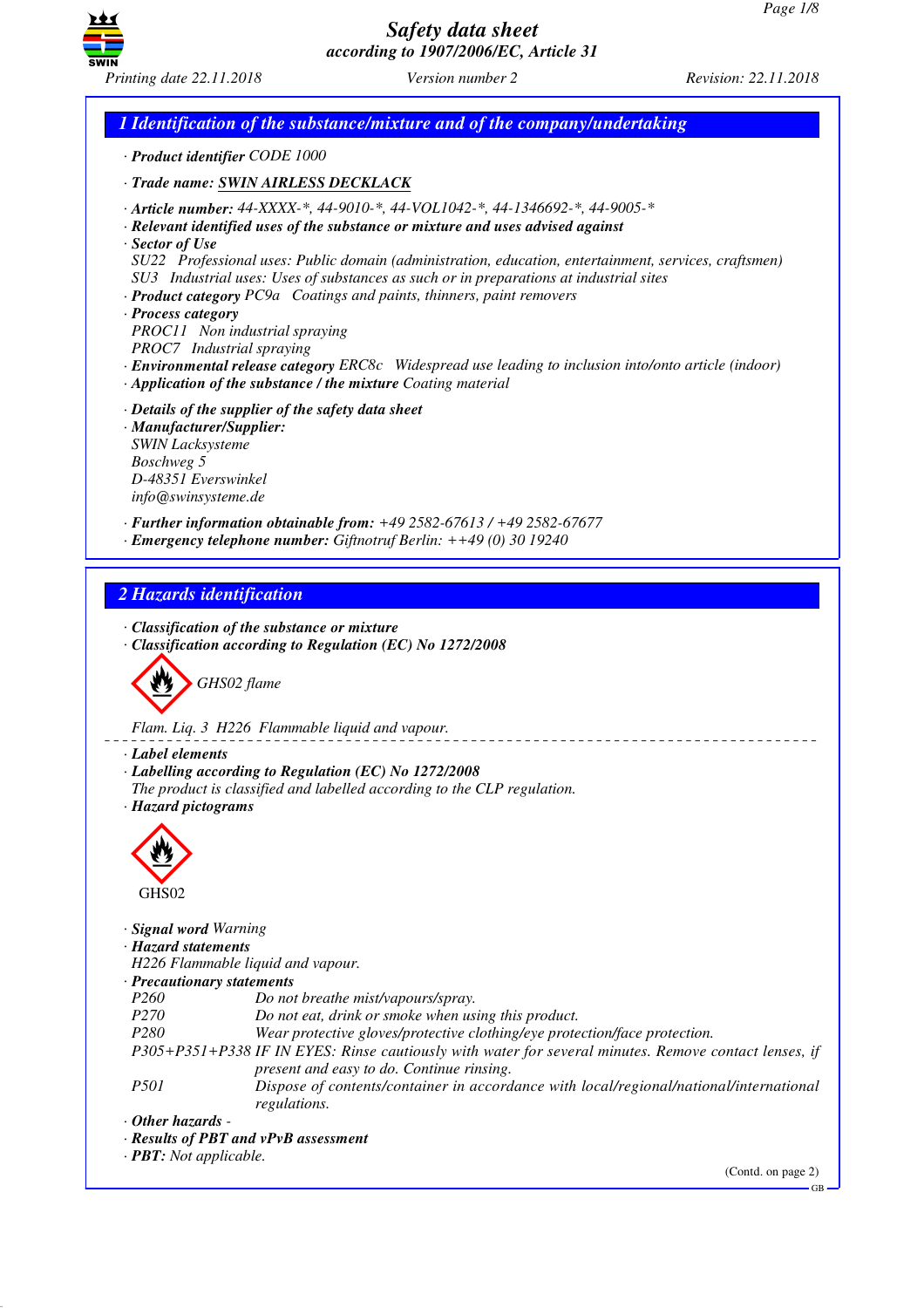

*Trade name: SWIN AIRLESS DECKLACK*

*· vPvB: Not applicable.*

### *3 Composition/information on ingredients*

*· Chemical characterisation: Mixtures*

*· Description: Mixture of substances listed below with nonhazardous additions.*

| · Dangerous components:                                                                     |                                                                                                                                                                                                             |              |  |
|---------------------------------------------------------------------------------------------|-------------------------------------------------------------------------------------------------------------------------------------------------------------------------------------------------------------|--------------|--|
| CAS: 123-86-4<br>EINECS: 204-658-1<br>Reg.nr.: 01-2119485493-29-XXXX                        | n-butyl acetate<br>Elam. Liq. 3, H226; $\diamond$ STOT SE 3, H336                                                                                                                                           | $10 - 25%$   |  |
| $CAS: 108-65-6$<br>EINECS: 203-603-9<br>Reg.nr.: 01-2119475791-29-XXXX                      | 2-methoxy-1-methylethyl acetate<br>$\otimes$ Flam. Liq. 3, H226                                                                                                                                             | $10 - 25%$   |  |
| CAS: 1330-20-7<br>EINECS: 215-535-7                                                         | xylene<br>Elam. Liq. 3, H226; STOT RE 2, H373; Asp. Tox. 1,<br>Reg.nr.: 01-2119488216-32-XXXX H304; Acute Tox. 4, H312; Acute Tox. 4, H332; Skin Irrit.<br>2, H315; Eye Irrit. 2, H319; STOT SE 3, H335     | $2.5 - 10\%$ |  |
| $CAS: 64742-95-6$<br>EINECS: 265-199-0<br>Reg.nr.: 01-2119486773-24-XXXX                    | Solvent naphtha (petroleum), light arom.<br>$\otimes$ Flam. Liq. 3, H226; $\otimes$ Asp. Tox. 1, H304; $\otimes$ Aquatic<br>Chronic 2, $\bar{H}$ 411; $\langle \rangle$ Acute Tox. 4, H332; STOT SE 3, H335 | $\leq 2.5\%$ |  |
| CAS: 112-07-2<br>EINECS: 203-933-3<br>Reg.nr.: 01-2119475112-47-XXXX                        | 2-butoxyethyl acetate<br>$\Diamond$ Acute Tox. 4, H312; Acute Tox. 4, H332                                                                                                                                  | $\leq 2.5\%$ |  |
| · Additional information: For the wording of the listed hazard phrases refer to section 16. |                                                                                                                                                                                                             |              |  |

## *4 First aid measures*

- *· Description of first aid measures*
- *· General information: Personal protection for the First Aider.*
- *· After inhalation:*
- *Supply fresh air.*

*Seek medical treatment in case of complaints.*

*· After skin contact:*

*Immediately wash with water and soap and rinse thoroughly.*

*If skin irritation continues, consult a doctor.*

- *· After eye contact:*
- *Rinse opened eye for several minutes under running water. If symptoms persist, consult a doctor.*
- *· After swallowing: Do not induce vomiting; call for medical help immediately.*
- *· Information for doctor:*
- *· Most important symptoms and effects, both acute and delayed No further relevant information available.*
- *· Indication of any immediate medical attention and special treatment needed*
- *No further relevant information available.*

# *5 Firefighting measures*

- *· Extinguishing media*
- *· Suitable extinguishing agents:*
- *CO2, powder or water spray. Fight larger fires with water spray or alcohol resistant foam.*
- *· For safety reasons unsuitable extinguishing agents: Water with full jet*
- *· Special hazards arising from the substance or mixture No further relevant information available.*
- *· Advice for firefighters*
- *· Protective equipment: Mouth respiratory protective device.*

(Contd. on page 3)

GB

(Contd. of page 1)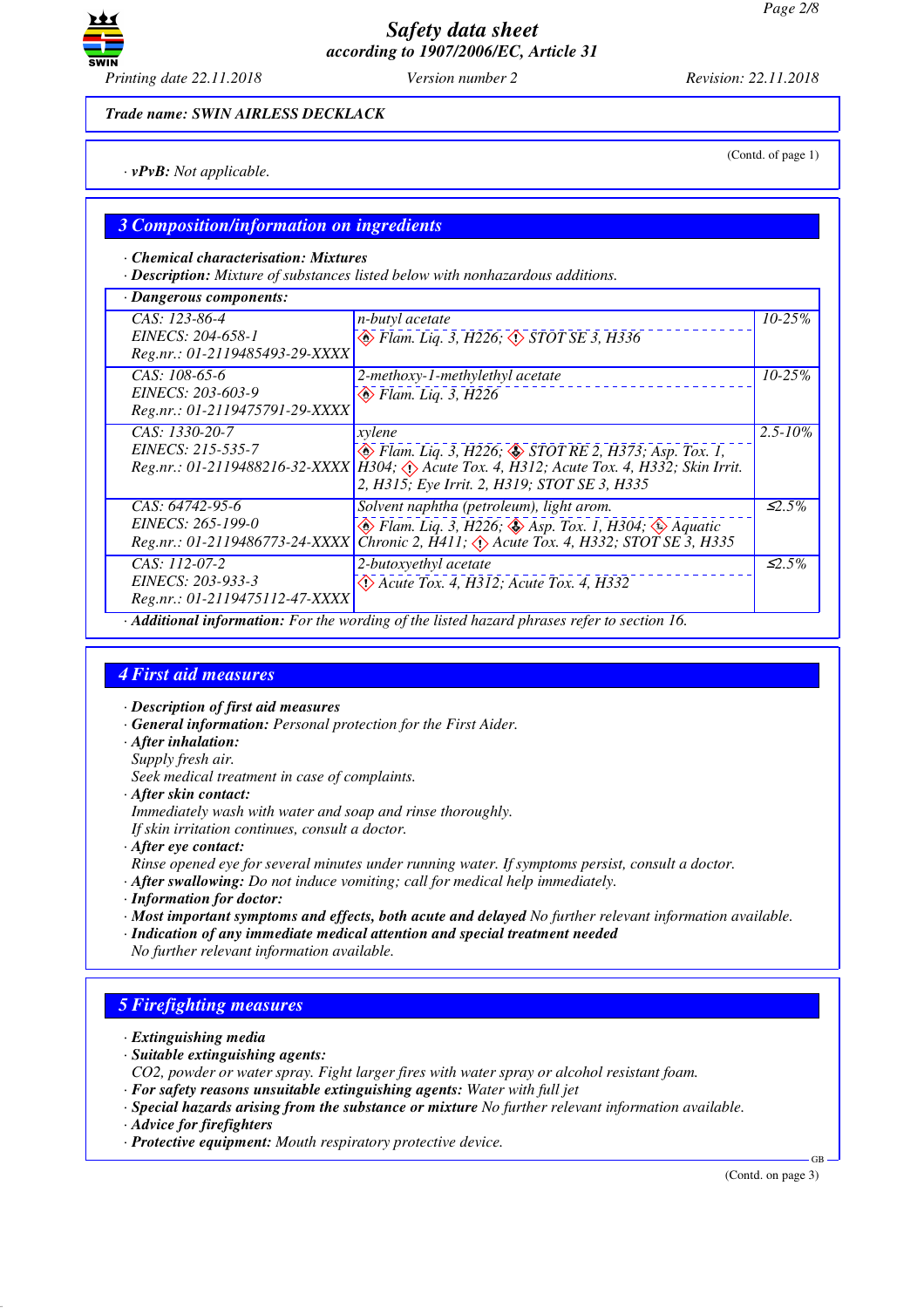

*Trade name: SWIN AIRLESS DECKLACK*

(Contd. of page 2)

### *6 Accidental release measures*

- *· Personal precautions, protective equipment and emergency procedures Wear protective equipment. Keep unprotected persons away. Ensure adequate ventilation*
- *· Environmental precautions: Do not allow to enter sewers/ surface or ground water.*
- *· Methods and material for containment and cleaning up: Absorb with liquid-binding material (sand, diatomite, acid binders, universal binders, sawdust). Dispose contaminated material as waste according to item 13.*
- *· Reference to other sections See Section 7 for information on safe handling. See Section 8 for information on personal protection equipment.*

## *7 Handling and storage*

*· Handling:*

- *· Precautions for safe handling Ensure good ventilation/exhaustion at the workplace. Restrict the quantity stored at the work place.*
- *· Information about fire and explosion protection: Fumes can combine with air to form an explosive mixture. Flammable gas-air mixtures may form in empty receptacles. Keep ignition sources away - Do not smoke. Use explosion-proof apparatus / fittings and spark-proof tools. Protect against electrostatic charges.*
- *· Conditions for safe storage, including any incompatibilities*
- *· Storage:*
- *· Requirements to be met by storerooms and receptacles: Provide solvent resistant, sealed floor. Suitable material for receptacles and pipes: steel or stainless steel.*
- *· Information about storage in one common storage facility: Not required.*
- *· Further information about storage conditions: Keep container tightly sealed.*
- *· Specific end use(s) No further relevant information available.*

*8 Exposure controls/personal protection*

*· Additional information about design of technical facilities: No further data; see item 7.*

*· Control parameters*

| · Ingredients with limit values that require monitoring at the workplace:                                                              |                                                                                                                    |  |  |  |
|----------------------------------------------------------------------------------------------------------------------------------------|--------------------------------------------------------------------------------------------------------------------|--|--|--|
| 123-86-4 n-butyl acetate                                                                                                               |                                                                                                                    |  |  |  |
|                                                                                                                                        | WEL Short-term value: 966 mg/m <sup>3</sup> , 200 ppm<br>Long-term value: $724$ mg/m <sup>3</sup> , 150 ppm        |  |  |  |
|                                                                                                                                        | 108-65-6 2-methoxy-1-methylethyl acetate                                                                           |  |  |  |
|                                                                                                                                        | WEL Short-term value: $548$ mg/m <sup>3</sup> , 100 ppm<br>Long-term value: $274$ mg/m <sup>3</sup> , 50 ppm<br>Sk |  |  |  |
| 112-07-2 2-butoxyethyl acetate                                                                                                         |                                                                                                                    |  |  |  |
|                                                                                                                                        | WEL Short-term value: $332 \text{ mg/m}^3$ , 50 ppm<br>Long-term value: $133$ mg/m <sup>3</sup> , 20 ppm<br>Sk     |  |  |  |
| $\cdot$ <b>Additional information:</b> The lists valid during the making were used as basis.<br>$(C_{\text{out}}\lambda_{\text{out}})$ |                                                                                                                    |  |  |  |

(Contd. on page

GB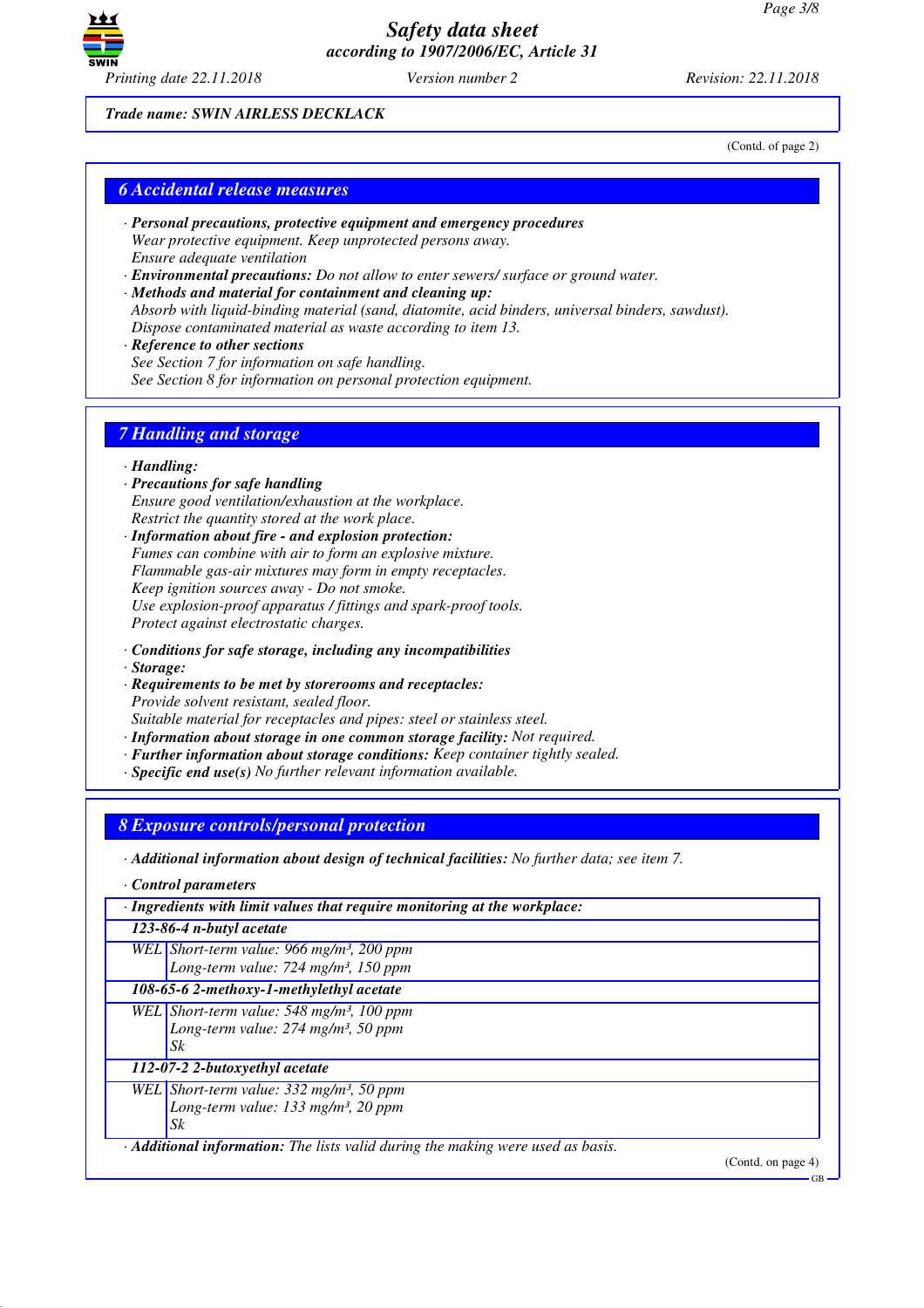

*Trade name: SWIN AIRLESS DECKLACK*

(Contd. of page 3)

- *· Exposure controls*
- *· Personal protective equipment:*
- *· General protective and hygienic measures: Keep away from foodstuffs, beverages and feed. Wash hands before breaks and at the end of work. Do not inhale gases / fumes / aerosols. Avoid contact with the eyes and skin.*

### *· Respiratory protection:*

*Use suitable respiratory protective device in case of insufficient ventilation.*

*In case of brief exposure or low pollution use respiratory filter device. In case of intensive or longer exposure use self-contained respiratory protective device.*

### *Filter A2/P2*

*· Protection of hands:*

*Only use chemical-protective gloves with CE-labelling of category III.*



\_S*Protective gloves*

*Preventive skin protection by use of skin-protecting agents is recommended.*

#### *· Material of gloves*

*The selection of the suitable gloves does not only depend on the material, but also on further marks of quality and varies from manufacturer to manufacturer. As the product is a preparation of several substances, the resistance of the glove material can not be exactly calculated in advance and has therefore to be checked prior to the application.*

*As protection from splashes gloves made of the following materials are suitable:*

*Nitrile rubber (Ansell Sol-Vex®)*

*Recommended thickness of the material:* ≥ *0.4 mm*

- *· Penetration time of glove material*
- *Value for the permeation: Level*  $\leq$  *1*

*The exact break through time has to be found out by the manufacturer of the protective gloves and has to be observed.*

- *· For the permanent contact => 480 minutes gloves made of the following materials are suitable: HPPE-laminatet film (Ansell Barrier®)*
- *· Eye protection:*



\_R*Tightly sealed goggles*

### *· Body protection:*

*Protective clothing, anti-static (TYVEK® CLASSIC PLUS) Safety shoes/boots, antstatic*

### *9 Physical and chemical properties*

- *· Information on basic physical and chemical properties*
- *· General Information*
- *· Appearance: Form: Fluid Colour: According to product specification · Odour: Solvent-like · Odour threshold: Not determined. · pH-value Not applicable.*
- *· Change in condition Melting point/freezing point: Undetermined.*

(Contd. on page 5)

GB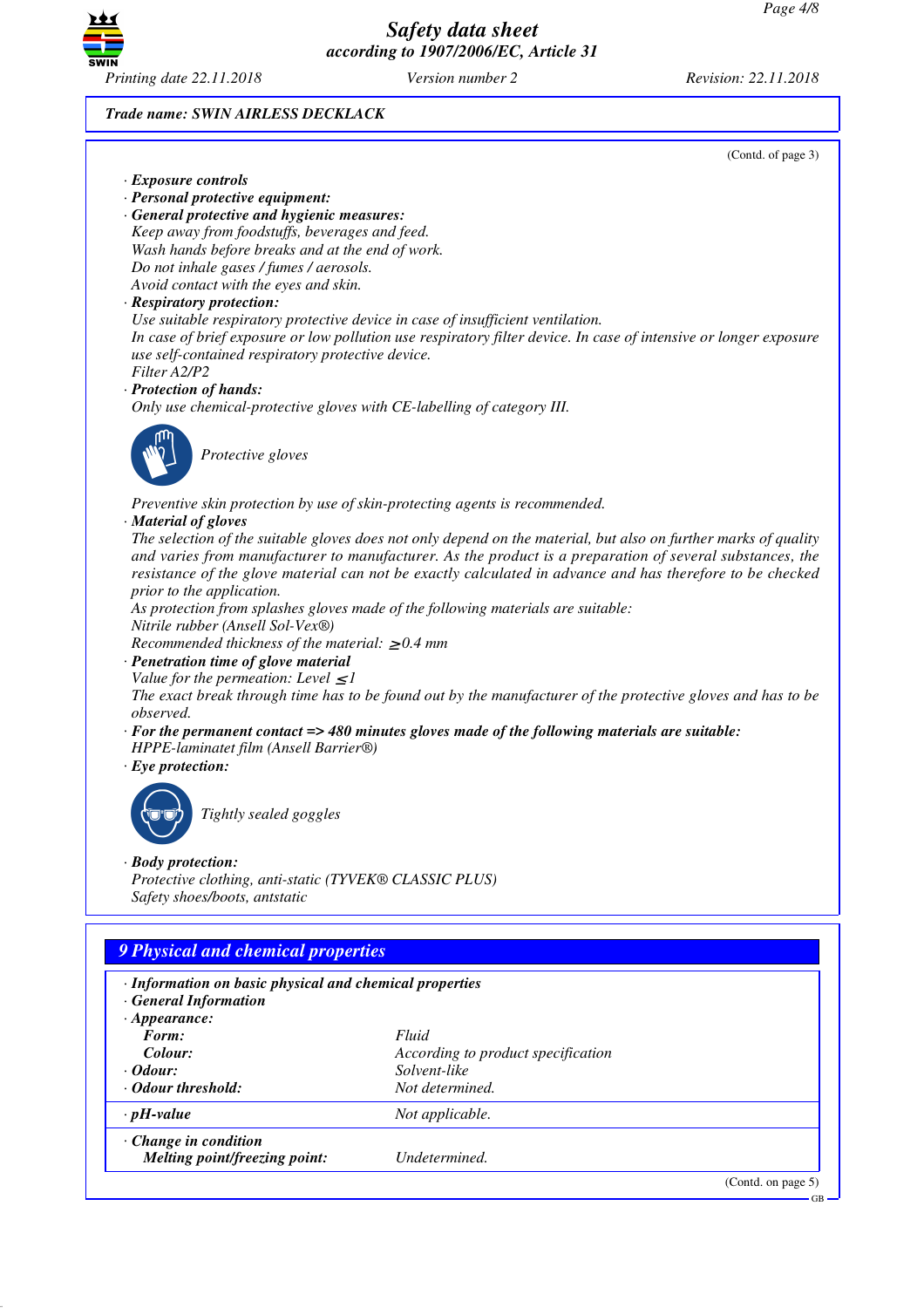

#### *Trade name: SWIN AIRLESS DECKLACK*

|                                                                                                       | (Contd. of page 4)                                                                                               |
|-------------------------------------------------------------------------------------------------------|------------------------------------------------------------------------------------------------------------------|
| Initial boiling point and boiling range: $127^{\circ}$ C                                              |                                                                                                                  |
| · Flash point:                                                                                        | $23 - 60$ °C                                                                                                     |
| · Flammability (solid, gas):                                                                          | Not applicable.                                                                                                  |
| · Ignition temperature:                                                                               | 315 °C                                                                                                           |
| $\cdot$ Decomposition temperature:                                                                    | Not determined.                                                                                                  |
| $\cdot$ Auto-ignition temperature:                                                                    | Product is not selfigniting.                                                                                     |
| $\cdot$ Explosive properties:                                                                         | Product is not explosive. However, formation of explosive air/<br>vapour mixtures are possible.                  |
| · Explosion limits:<br>Lower:<br><b>Upper:</b>                                                        | 1.2 Vol $\%$<br>10.8 Vol %                                                                                       |
| $\cdot$ Vapour pressure at 20 °C:                                                                     | $10.7$ hPa                                                                                                       |
| $\cdot$ Density<br>· Relative density<br>· Vapour density<br>$\cdot$ Evaporation rate                 | $1.15 - 1.30$ g/ml<br>Not determined.<br>Not determined.<br>Not determined.                                      |
| · Solubility in / Miscibility with<br>water:                                                          | Not miscible or difficult to mix.                                                                                |
| · Partition coefficient: n-octanol/water:                                                             | Not determined.                                                                                                  |
| · Viscosity:<br>$\cdot$ Dynamic:<br>$\cdot$ Kinematic at 20 $\degree$ C:<br>$\cdot$ Other information | DIN 53211 (6 mm) - 38 sec<br>Not determined.<br>$100 s$ (ISO 6 mm)<br>No further relevant information available. |

### *10 Stability and reactivity*

*· Reactivity No further relevant information available.*

*· Chemical stability*

- *· Thermal decomposition / conditions to be avoided: No decomposition if used according to specifications.*
- *· Possibility of hazardous reactions No dangerous reactions known.*
- *· Conditions to avoid No further relevant information available.*
- *· Incompatible materials: No further relevant information available.*
- *· Hazardous decomposition products: No dangerous decomposition products known.*

# *11 Toxicological information*

*· Information on toxicological effects*

*· Acute toxicity Based on available data, the classification criteria are not met.*

| · LD/LC50 values relevant for classification: |                                                     |                                           |  |
|-----------------------------------------------|-----------------------------------------------------|-------------------------------------------|--|
|                                               | 1330-20-7 xylene                                    |                                           |  |
| Oral                                          | LD50                                                | $4,300$ mg/kg (rat)                       |  |
| Dermal                                        | LD50                                                | $2,000$ mg/kg (rabbit)                    |  |
|                                               | 64742-95-6 Solvent naphtha (petroleum), light arom. |                                           |  |
| Oral                                          | LD50                                                | $>6,800$ mg/kg (rat)                      |  |
| Dermal                                        | LD50                                                | $>3,400$ mg/kg (rab)                      |  |
|                                               |                                                     | Inhalative $ LCS0/4 h  > 10.2$ mg/l (rat) |  |
|                                               |                                                     | (Contd. on page $6$ )                     |  |

GB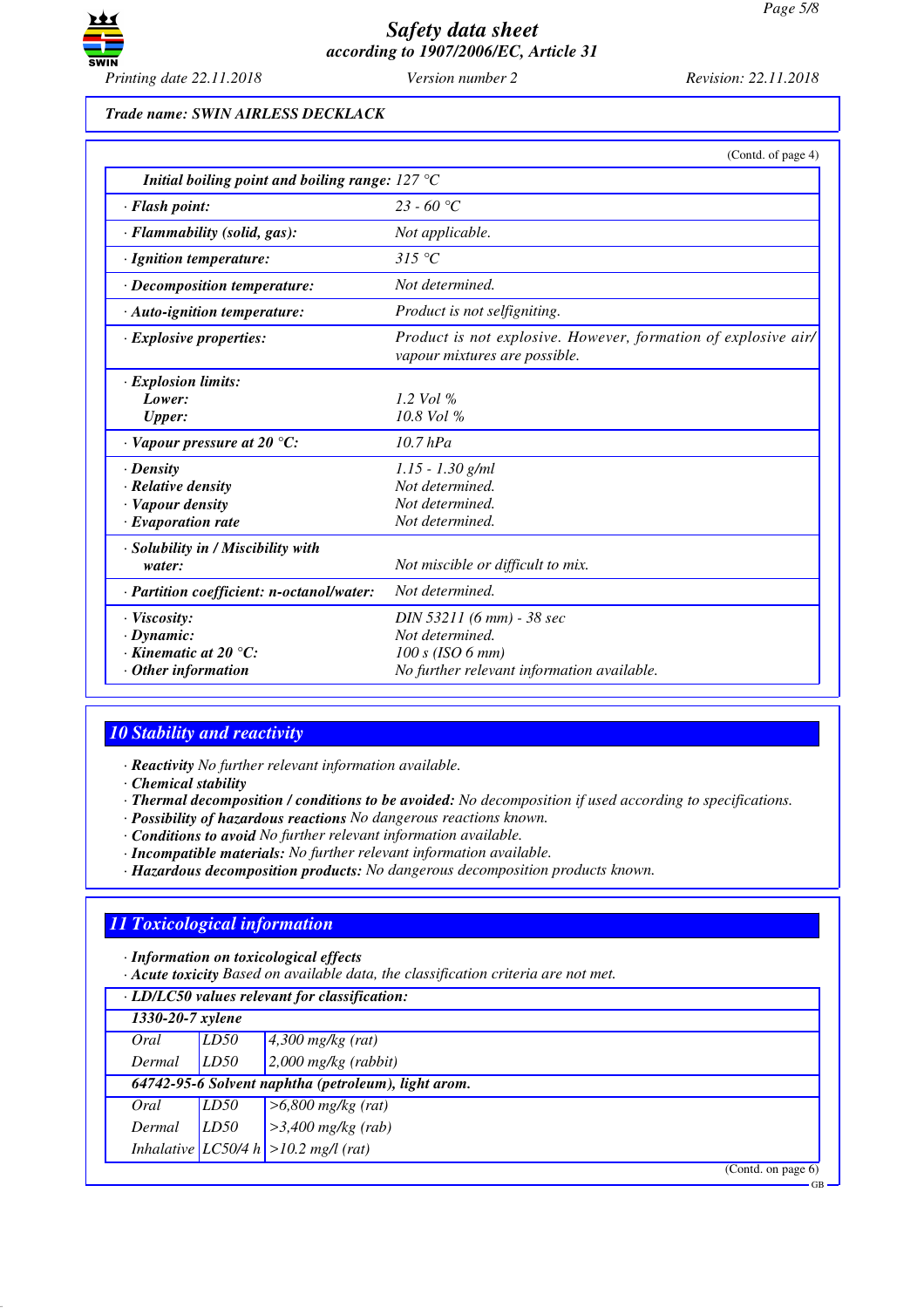

(Contd. of page 5)

*Trade name: SWIN AIRLESS DECKLACK*

- *· Primary irritant effect:*
- *· Skin corrosion/irritation Based on available data, the classification criteria are not met.*
- *· Serious eye damage/irritation Based on available data, the classification criteria are not met.*
- *· Respiratory or skin sensitisation Based on available data, the classification criteria are not met.*
- *· CMR effects (carcinogenity, mutagenicity and toxicity for reproduction)*
- *· Germ cell mutagenicity Based on available data, the classification criteria are not met.*
- *· Carcinogenicity Based on available data, the classification criteria are not met.*
- *· Reproductive toxicity Based on available data, the classification criteria are not met.*
- *· STOT-single exposure Based on available data, the classification criteria are not met.*
- *· STOT-repeated exposure Based on available data, the classification criteria are not met.*
- *· Aspiration hazard Based on available data, the classification criteria are not met.*

### *12 Ecological information*

- *· Toxicity*
- *· Aquatic toxicity: No further relevant information available.*
- *· Persistence and degradability No further relevant information available.*
- *· Behaviour in environmental systems:*
- *· Bioaccumulative potential No further relevant information available.*
- *· Mobility in soil No further relevant information available.*
- *· Additional ecological information:*

*· General notes:*

*Water hazard class 2 (German Regulation) (Self-assessment): hazardous for water Do not allow product to reach ground water, water course or sewage system.*

- *· Results of PBT and vPvB assessment*
- *· PBT: Not applicable.*
- *· vPvB: Not applicable.*
- *· Other adverse effects No further relevant information available.*

# *13 Disposal considerations*

*· Waste treatment methods*

*· Recommendation*

*Must not be disposed together with household garbage. Do not allow product to reach sewage system.*

| $\cdot$ European waste catalogue |                                                                                                                                                                                   |  |  |  |
|----------------------------------|-----------------------------------------------------------------------------------------------------------------------------------------------------------------------------------|--|--|--|
|                                  | 08 00 00 WASTES FROM THE MANUFACTURE, FORMULATION, SUPPLY AND USE (MFSU) OF<br>COATINGS (PAINTS, VARNISHES AND VITREOUS ENAMELS), ADHESIVES, SEALANTS<br><b>AND PRINTING INKS</b> |  |  |  |
|                                  | 08 01 00   wastes from MFSU and removal of paint and varnish                                                                                                                      |  |  |  |
|                                  | 08 01 11* waste paint and varnish containing organic solvents or other dangerous substances                                                                                       |  |  |  |

*· Uncleaned packaging:*

*15 00 00: WASTE PACKAGING; ABSORBENTS, WIPING CLOTHS, FILTER MATERIALS AND PROTECTIVE CLOTHING NOT OTHERWISE SPECIFIED*

*15 01 00: packaging (including separately collected municipal packaging waste)*

*15 01 10\*: packaging containing residues of or contaminated by dangerous substances*

*· Recommendation: Disposal must be made according to official regulations.*

### *14 Transport information*

- *· UN-Number*
- *· ADR, ADN, IMDG not regulated*

*· IATA UN1263*

(Contd. on page 7)

GB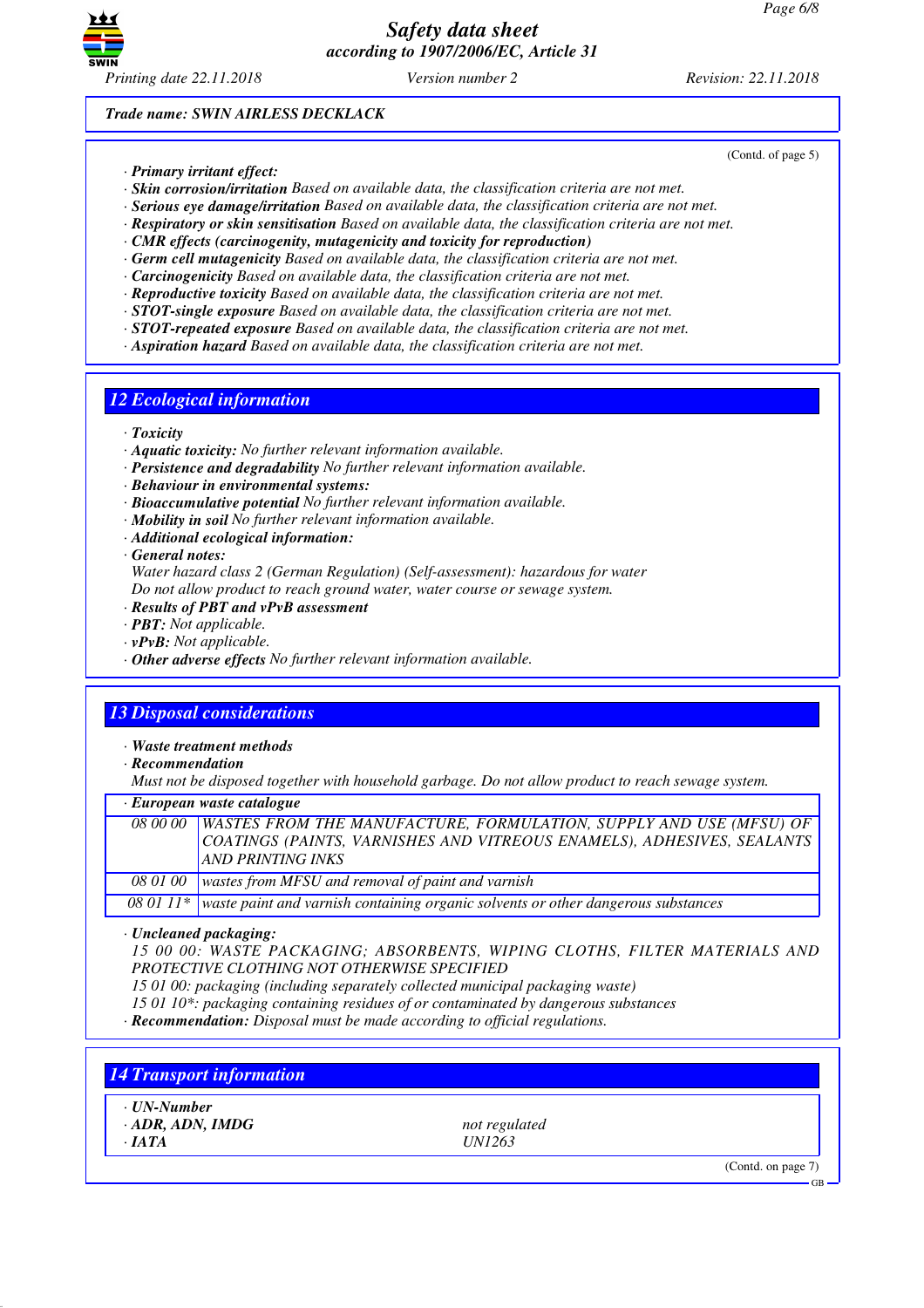

#### *Trade name: SWIN AIRLESS DECKLACK*

|                                                                            | (Contd. of page 6)                                                                      |
|----------------------------------------------------------------------------|-----------------------------------------------------------------------------------------|
| · UN proper shipping name<br>$\cdot$ ADR, ADN, IMDG<br>$\cdot$ <i>IATA</i> | not regulated<br><b>PAINT</b>                                                           |
| · Transport hazard class(es)                                               |                                                                                         |
| · ADR, ADN, IMDG                                                           |                                                                                         |
| $\cdot$ Class                                                              | not regulated                                                                           |
| $\cdot$ JATA                                                               |                                                                                         |
|                                                                            |                                                                                         |
| $\cdot$ Class                                                              | 3 Flammable liquids.                                                                    |
| · Label                                                                    | 3                                                                                       |
| · Packing group                                                            |                                                                                         |
| $\cdot$ ADR, IMDG                                                          | not regulated                                                                           |
| $\cdot$ <i>IATA</i>                                                        | Ш                                                                                       |
| · Environmental hazards:                                                   |                                                                                         |
| · Marine pollutant:                                                        | No                                                                                      |
| · Special precautions for user                                             | Not applicable.                                                                         |
| · Transport in bulk according to Annex II of Marpol                        |                                                                                         |
| and the IBC Code                                                           | Not applicable.                                                                         |
| · Transport/Additional information:                                        |                                                                                         |
| $-$ ADR                                                                    |                                                                                         |
| $\cdot$ Remarks:                                                           | No dangerous goods in containers of 450 litres max.<br>capacity acc. to ADR 2.2.3.1.5.1 |
| $\cdot$ IMDG                                                               |                                                                                         |
| $\cdot$ Remarks:                                                           | No dangerous goods in containers of 30 litres max.<br>capacitiy acc. to IMDG 2.2.3.1.5  |
| · UN "Model Regulation":                                                   | not regulated                                                                           |
|                                                                            |                                                                                         |

### *15 Regulatory information*

*· Safety, health and environmental regulations/legislation specific for the substance or mixture*

- *· REGULATION (EC) No 1907/2006 ANNEX XVII Conditions of restriction: 3*
- *· Chemical safety assessment: A Chemical Safety Assessment has not been carried out.*

# *16 Other information*

*This information is based on our present knowledge. However, this shall not constitute a guarantee for any specific product features and shall not establish a legally valid contractual relationship.*

*· Relevant phrases*

*H226 Flammable liquid and vapour. H304 May be fatal if swallowed and enters airways. H312 Harmful in contact with skin. H315 Causes skin irritation. H319 Causes serious eye irritation. H332 Harmful if inhaled. H335 May cause respiratory irritation. H336 May cause drowsiness or dizziness.*

(Contd. on page 8)

GB